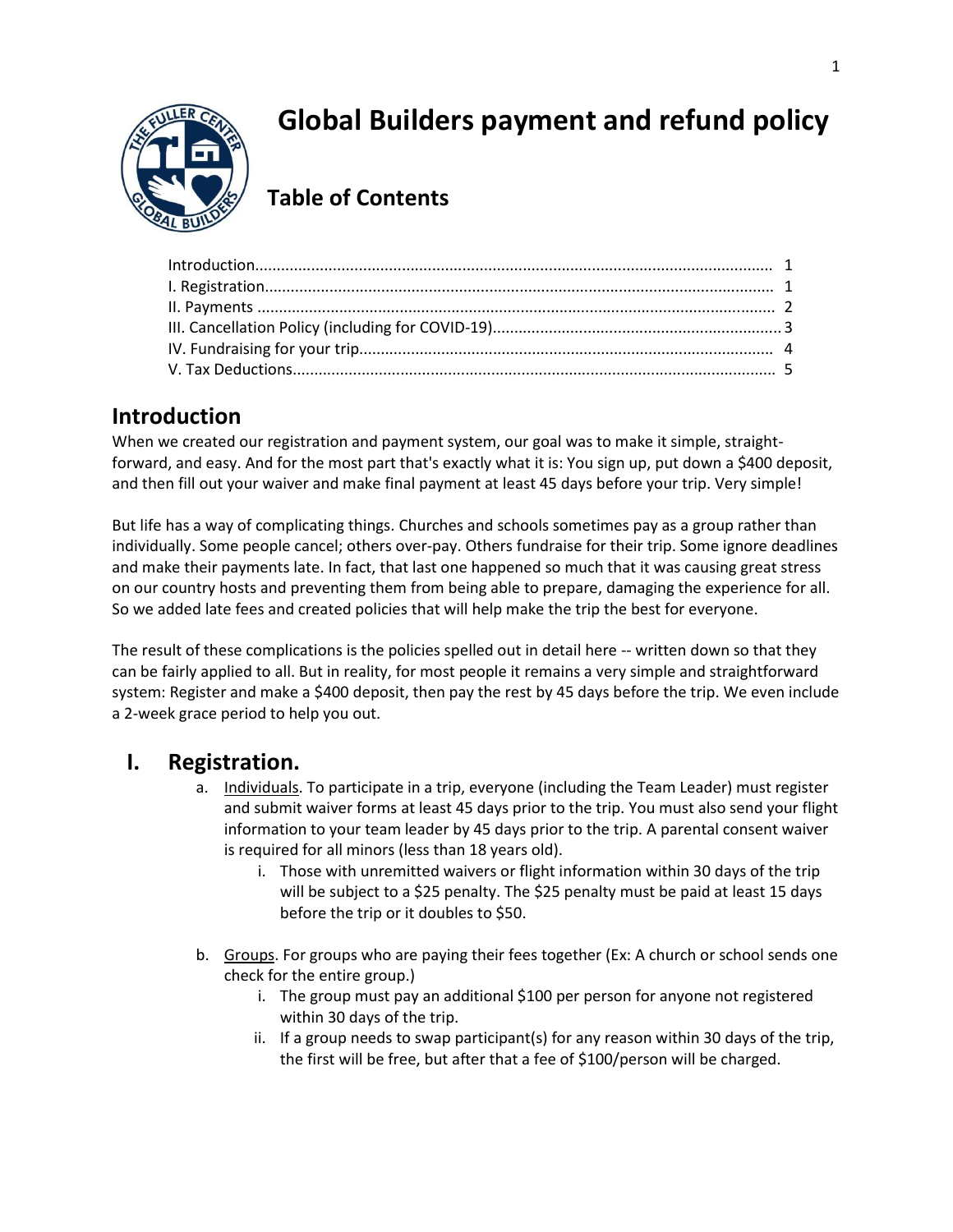| <b>Payment Schedule Timeline</b>          |                          |                               |                               |                         |                          |  |
|-------------------------------------------|--------------------------|-------------------------------|-------------------------------|-------------------------|--------------------------|--|
| Once registration<br>submitted & approved | 45 days prior<br>to trip | 44 - 30 days<br>prior to trip | 29 - 15 days<br>prior to trip | < 15 days prior to trip | <5 days prior<br>to trip |  |
| Deposit due (within 2                     | Full payment             | Grace                         | \$100 late                    | If accepted, \$200 late | Unpaid late              |  |
| weeks)                                    | due                      | period                        | fee                           | tee                     | $fees = off trip$        |  |

### II. **Payments.**

- a. **Deposits.** Once registered and approved for a team…
	- i. Individuals. Participants are required to submit a non-refundable \$400 deposit to secure their spot. It should be made within 2 weeks of signing up for the trip.
	- ii. Groups. For groups sending in their payments together, individuals are not required to make an individual deposit. First-time groups submitting payments together will instead be required to make a single non-refundable \$400 deposit.
	- iii. All deposits are non-refundable, but can sometimes be held up to 1 year for another trip or transferred to another participant. See Section II on cancellation policy for details.

#### b. **Completing payments.**

i. Payments can be made with our payment portal (fullercenter.org/register) or via check. If paying by check, please write your trip number on the memo line and send a check payable to:

> The Fuller Center for Housing Attn: Registrar PO Box 523 Americus, GA 31709

- ii. Final payments (the remaining amounts) are due 45 days prior to the trip.
- iii. We offer a 15 day (≈2 week) grace period for us to receive final payments. No late fee will be imposed on payments received in this period, which runs through 30 days before the trip. Because of the grace period and online payment options, "the check is in the mail" will not be a valid excuse for the payment arriving later.
- iv. Trip fees unpaid within 30 days of the trip are subject to a \$100 per person late fee.
- v. Trip fees unpaid within 2 weeks of the trip are subject to a \$200 per person late fee and may not be accepted if unfeasible – at The Fuller Center's discretion. If not accepted, the deposit will be held for a future trip within 1 year and any additional funds will be used as a donation.
- vi. Unpaid late fees within 5 days of the trip will be considered the equivalent of paying less than the full cost of the trip, and the participant will be unable to join the team. The deposit will be held for a future trip within 1 year and any additional funds will be used as a donation.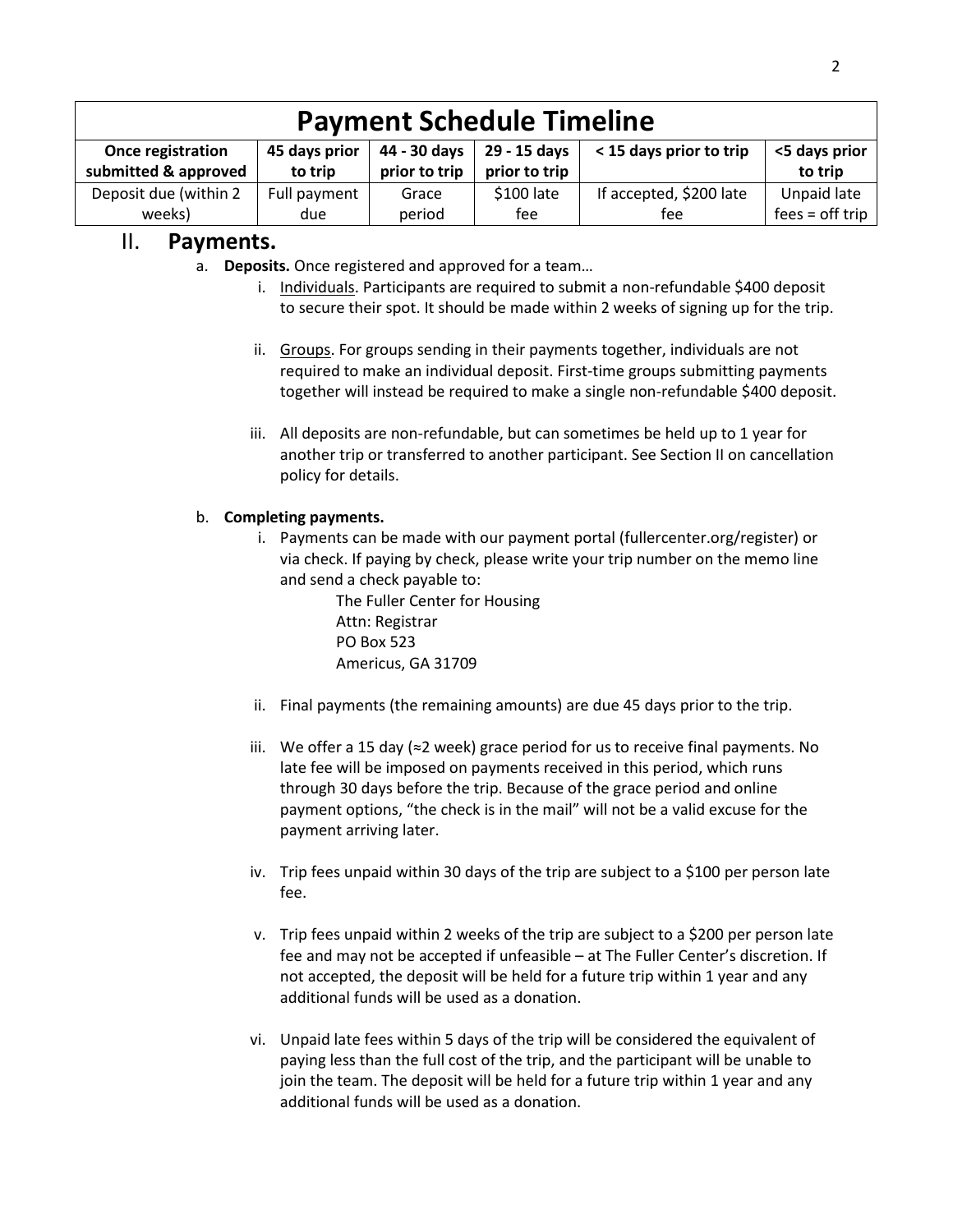- vii. Matching funds from your employer must be received by the same deadlines as all payments; for this reason, it is often better to view the match as an extra donation for the work than as a part of paying your trip fee.
- viii. No refunds will be offered to anyone who pays more than the trip price that The Fuller Center communicated. The portion in excess of the communicated price will be used as a donation (preferred) or can be used to help cover the costs of another person going on the same trip.
- ix. Extended insurance for non-Puerto Rico trips can be purchased through the web portal provided by our insurer, Core Travel, at coretravelinsurance.com/login.
	- 1. To log in, type your name exactly as you did in your trip registration form, and enter the Organization name exactly as "Fuller Center"
- x. Extended insurance for Puerto Rico trips can be purchased through our online payment page found at [www.fullercenter.org/register.](http://www.fullercenter.org/register) The deadline is 30 days before the trip, and no refunds will be issued for overpayments.
- xi. Donations to The Fuller Center are tax deductible; Fuller Center Global Builders *payments* may be. Please see the section IV below on tax deductions for more information.

### **III. Cancellation policy**

**COVID-19 AMENDMENT:** Full refunds of payments made by the participant or their household (including deposits) will be offered to participants who cancel 60 days or more before a trip due to COVID-19 circumstances. They may also choose to hold the funds for up to 1 year from the time of the trip or transfer the funds to someone else on their trip. Those canceling within 60 days will utilize the regular refund policy.

**Note:** All refunds must be made via the same method as the original payment. (If you paid with a credit card, you'll receive your refund onto that card; if you paid with check, you'll receive a check). Credit card refunds will be charged a 3% fee to cover the costs charged by the processing companies; so if you paid \$100 with a credit card, your refund will be \$97.

#### a. **Group or participant cancellation**:

- i. If cancelling more than 30 days prior to the trip, any funds that you paid above the \$400 deposit can be refunded, but the deposit and contributions from others donating on your behalf cannot be refunded. The participant has three options with the deposit and contributions from others:
	- 1. Can be held for up to 1 year from the time of the trip for use by that same person towards the costs of another Fuller Center Global Builders trip.
		- a. You may only choose this option up to 2 times.
		- b. You're responsible for any difference in cost; any excess funds will be used as a donation towards the work.
	- 2. Can be transferred to another participant on that same trip for use towards that person's deposit or payment.
	- 3. Can be given as a donation for the host country to be used to hire local labor and buy materials.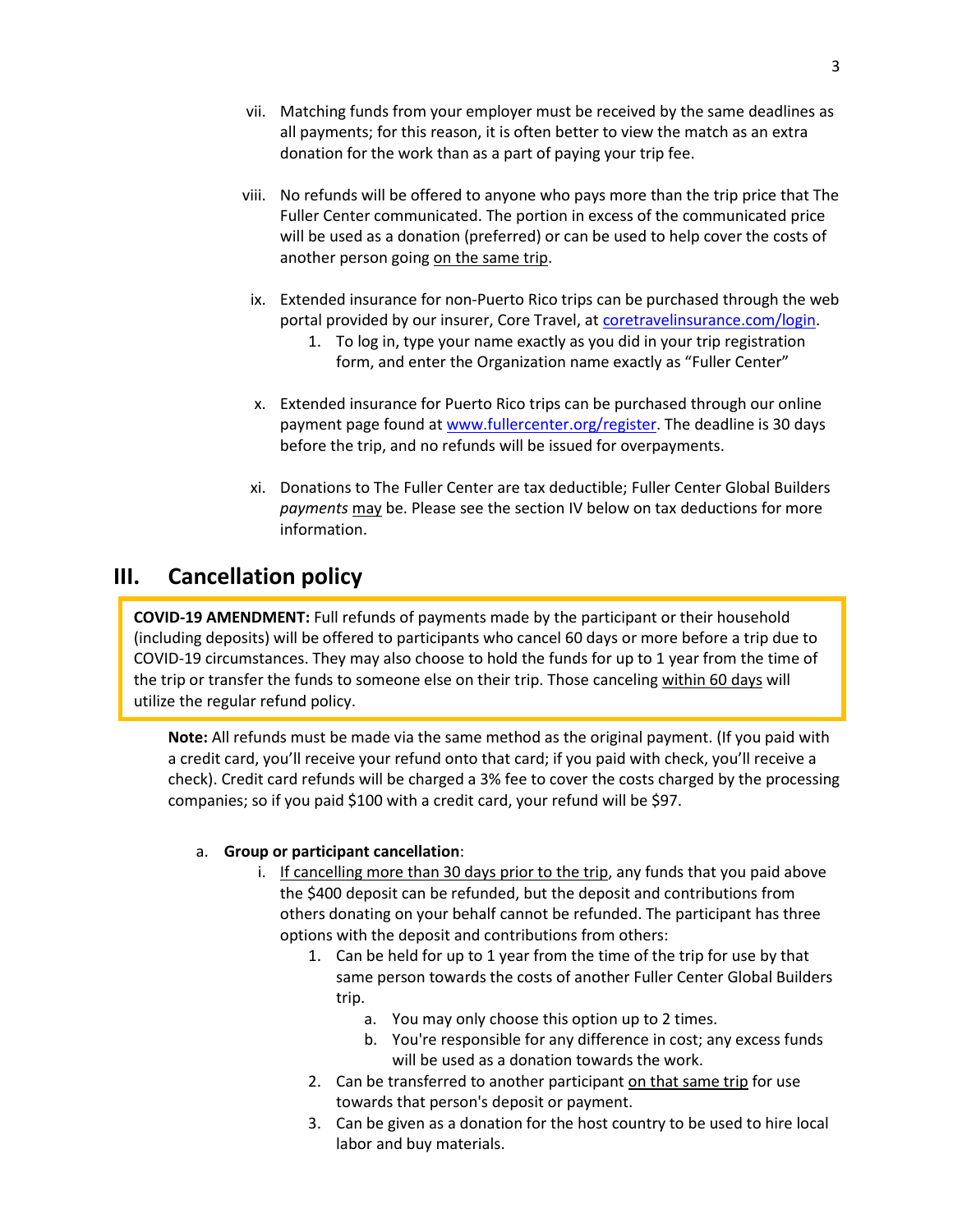- ii. If within 30 days of the trip, we will credit you with a deposit (\$400) that can be used as your deposit on another trip to that same country for up to one year. Any payments above the deposit have already been committed and will be considered donations.
- iii. Special circumstances. When extreme circumstances like the following occur, the Fuller Center will do what it can to provide a full refund regardless of the proximity to the trip. Note that if funds have already been sent or spent, which usually happens about three weeks before the trip, we may be limited in what we are able to do.
	- 1. Death or sudden onset of serious illness in the immediate family
	- 2. Onset of a medical condition that prevents a person from being physically able to participate
	- 3. Sudden major destruction of your own or an immediate family member's primary place of residence, such as through fire, flooding, or wind.
	- 4. Sudden change in the security situation of a country, such as widespread rioting or a forecasted deadly storm. This includes if the U.S. State Department issues a level 3 or 4 travel advisory for the country of destination that did not exist when the participant registered.
- b. **Cancellation insurance:** Our Global Builders program does not offer trip cancellation insurance – only emergency medical and evacuation insurance. We recommend participants to buy trip cancellation insurance on their own.

#### c. **Fuller Center cancellation**

- i. In the rare instance that the Fuller Center would need to cancel a trip, all funds paid (including the deposit) can be refunded, held for a year, transferred to a future trip, or used as a donation -- at the participant's choosing.
	- 1. Donations made on behalf of a participant by another person cannot be refunded, but the other options (held for a year, transferred to a future trip, or used as a donation) still apply.
- ii. The Fuller Center cannot reimburse for lost airfare or flight change fees. For this reason we recommend purchasing trip cancellation insurance on your own.

### **IV. Fundraising for your trip**

- a. **Overview**. We allow participants to collect checks or set up fundraising pages on our website to help them cover the expenses of a trip. The donations come from solicitations made by the participant, not general donations for the Fuller Center's ministry. This is simply an option we make available – most participants opt to pay the expenses themselves. Those raising funds to cover their fee this way may only use our pages, not 3rd party sites like Indiegogo, Firstgiving, or Gofundme.
- b. **Deadlines.** For those choosing to fundraise for trip expenses, all donations must be received by the same deadlines as regular payments**.** Otherwise, the same late fees apply.
	- i. Raising funds takes time, so we highly recommend starting early!
- c. **Excess funds.** No refunds will be offered anyone whose fundraising surpasses their trip cost, and we will not use it to reimburse for airfare. Funds raised above the requirement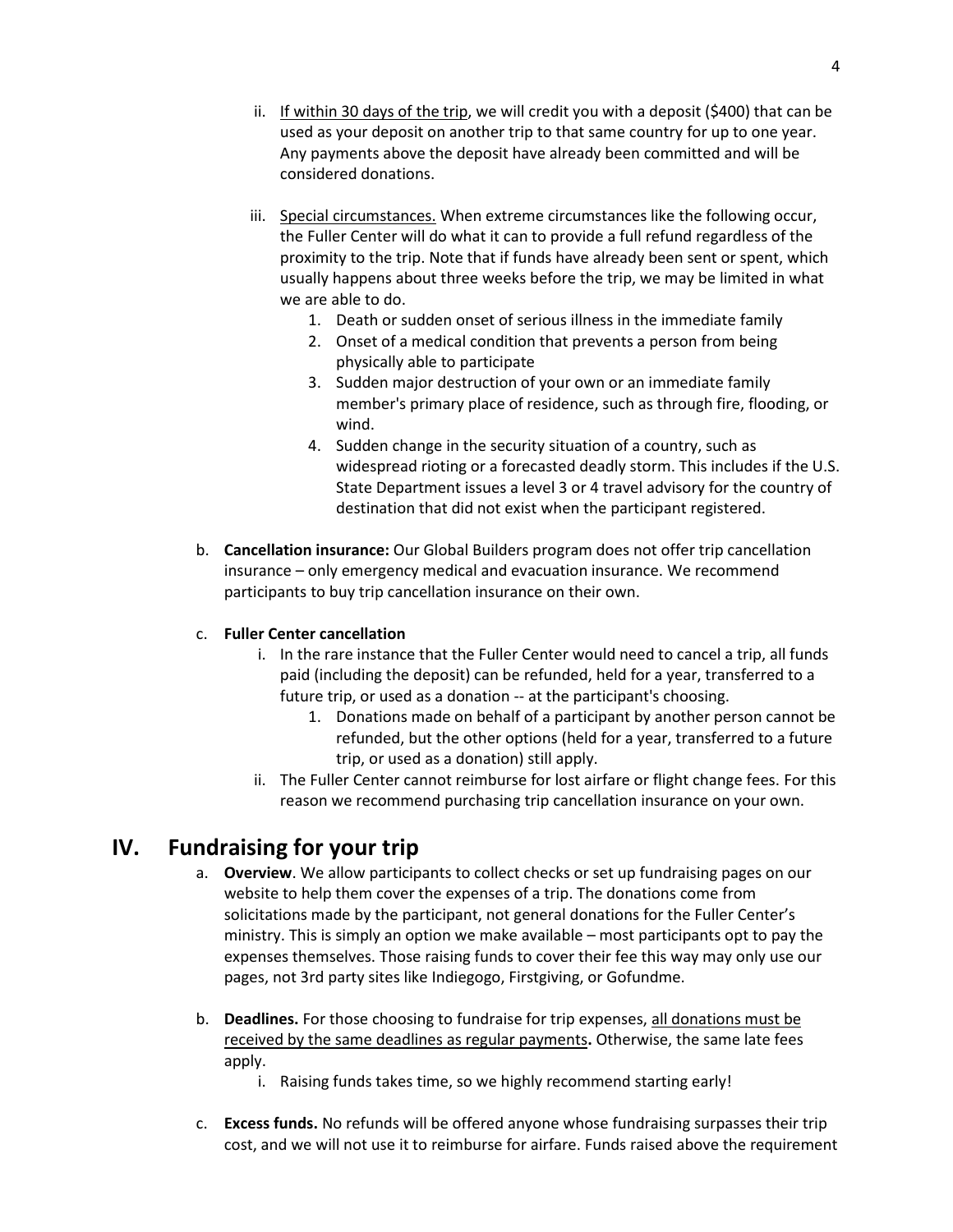will be used as a donation, (preferred) or can be used to help cover the costs of another person going on the same trip.

- i. Rare exception: If a participant has already registered to return to the same country for multiple trips, excess funds can be rolled ahead to the next trip.
- d. **Airfare**. The Fuller Center's Global Builders program will not be able to reimburse airfare for trip participants. Those hoping to raise funds for their airfare should collect the contributions directly themselves or use non-Fuller Center fundraising sites like Gofundme.
- e. **Tax deductions**. For tax deduction information for your supporters, please see section V part e below.

#### **V. Tax Deductions**

- a. **Tax status.** The Fuller Center for Housing is a 501(c)(3) non-profit organization registered in the state of Georgia in the United States. Donations made are tax deductible to the fullest extent allowable by law, but payments of trip fees are more complex as described below. We are not registered in Canada.
- b. **Overview**. The Fuller Center does not give tax advice. Information provided here is intended only to highlight certain key provisions of the Internal Revenue Service regulations and should not be relied upon for your actual tax filing. Please check with a local tax attorney.
- c. **Where to go for answers.** *Internal Revenue Service Publication 526: Charitable Contributions* is a helpful guide with relevant examples for determining whether yours or a friend's payments or expenses can be deducted when filing federal income tax returns. The updated publication is located here: [http://www.irs.gov/pub/irs](http://www.irs.gov/pub/irs-pdf/p526.pdf)[pdf/p526.pdf](http://www.irs.gov/pub/irs-pdf/p526.pdf)
- d. **Don't blame us.** Please note that the IRS regulations are entirely outside of The Fuller Center's control and apply equally to all non-profit organizations offering similar programs.
- e. **Paying for your own trip.** Here is some of what the 2019 IRS Publication 526 has to say about paying for your own expenses on pages 5 - 6. Note that these are excerpts only and you should consult the most up-to-date IRS publication(s) directly and your tax advisor for full details:

#### **Out-of-Pocket Expenses** in Giving Services

Although you can't deduct the value of your services given to a qualified organization, you may be able to deduct some amounts you pay in giving services to a qualified organization. The amounts must be:

- Unreimbursed:
- Directly connected with the services;
- Expenses you had only because of the services you gave; and
- Not personal, living, or family expenses.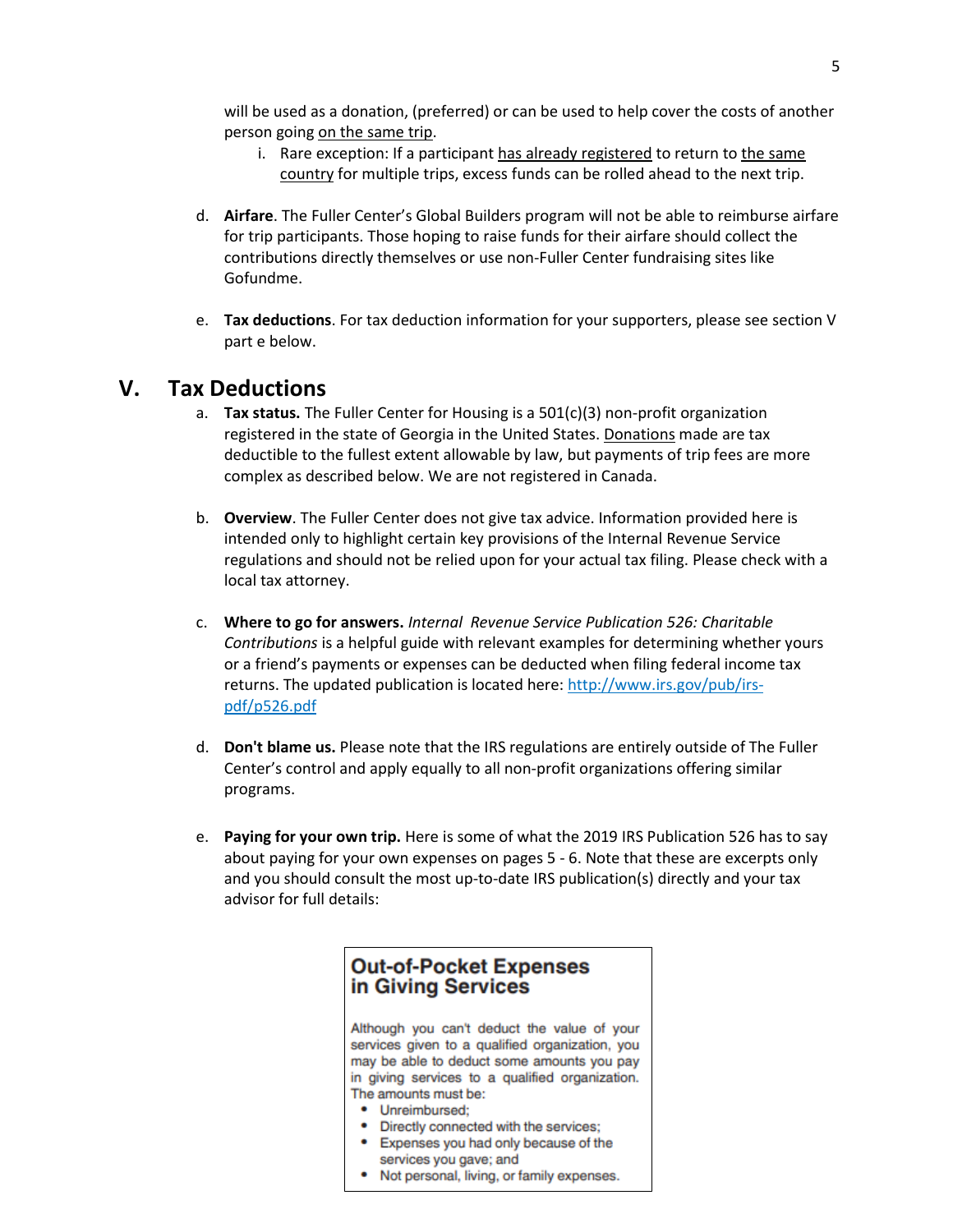Travel. Generally, you can claim a charitable contribution deduction for travel expenses necessarily incurred while you are away from home performing services for a charitable organization only if there is no significant element of personal pleasure, recreation, or vacation in the travel. This applies whether you pay the expenses directly or indirectly. You are paying the expenses indirectly if you make a payment to the charitable organization and the organization pays for your travel expenses.

The deduction for travel expenses won't be denied simply because you enjoy providing services to the charitable organization. Even if you enjoy the trip, you can take a charitable contribution deduction for your travel expenses if you are on duty in a genuine and substantial sense throughout the trip. However, if you have only nominal duties, or if for significant parts of the trip you don't have any duties, you can't deduct your travel expenses.

Deductible travel expenses. These include:

- Air, rail, and bus transportation;
- $\bullet$ Out-of-pocket expenses for your car;
- ٠ Taxi fares or other costs of transportation between the airport or station and your hotel:
- Lodging costs; and ٠
- ۰ The cost of meals.

#### **[Continued on Next Page]**